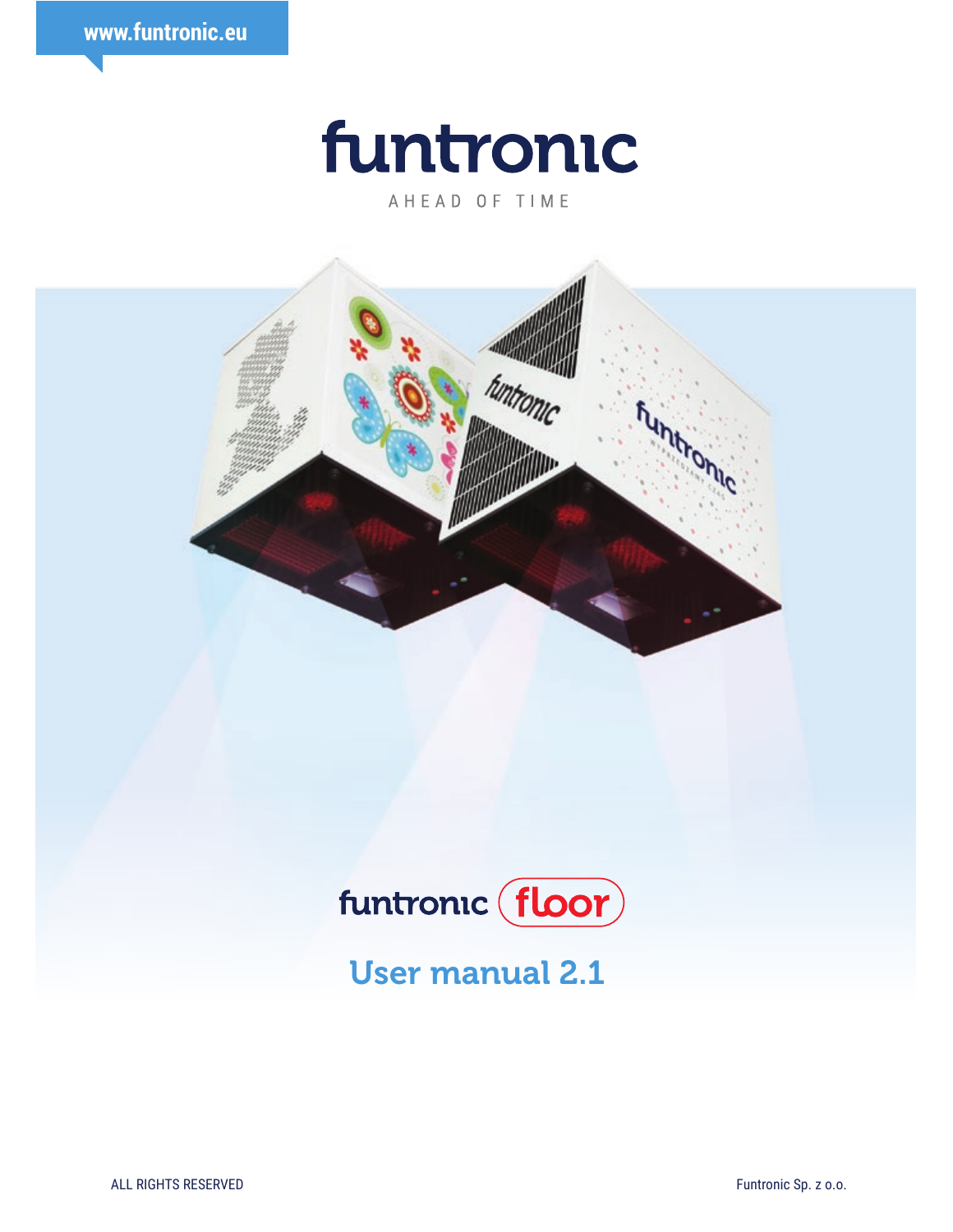

# Table of Contents

| 1 | <b>General information</b>                    | 4                        |
|---|-----------------------------------------------|--------------------------|
|   | Product description<br>1.1                    | 4                        |
|   | 1.2 Package                                   | 4                        |
|   | 1.3 Surface (floor)                           | 4                        |
|   | 1.4 Room                                      | 4                        |
|   | 1.5 Remote control                            | 5                        |
| 2 | <b>Installation</b>                           | $6\phantom{1}6$          |
|   | Appropriate place selection<br>2.1            | 6                        |
|   | Device mounting<br>2.2                        | 6                        |
|   | Optional installation of Audio and LAN<br>2.3 | 7                        |
| 3 | <b>Operation</b>                              | 8                        |
|   | Turning on and off the device<br>3.1          | 8                        |
|   | <b>Game selection</b><br>3.2                  | 8                        |
|   | How to play?<br>3.3                           | 10                       |
|   | 3.4 Option menu                               | 11                       |
| 4 | <b>Maintenance instruction</b>                | $\overline{\mathbf{13}}$ |
|   | 4.1<br>Optional device operating              | 13                       |
|   | <b>Battery replacement</b><br>4.2             | 13                       |
| 5 | <b>FAQ</b>                                    | $\boxed{13}$             |
| 6 | <b>Technical specification</b>                | 14                       |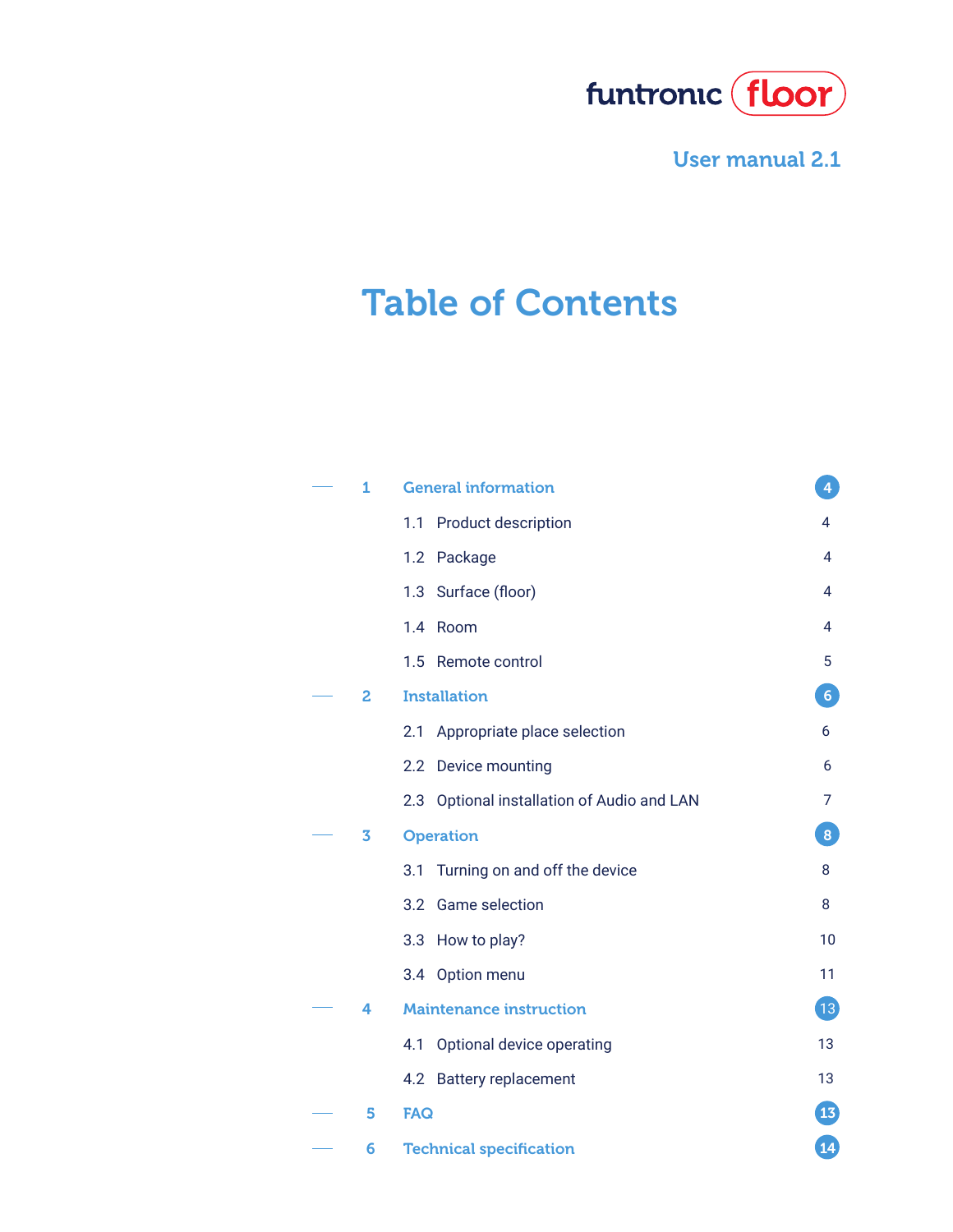

#### IMPORTANT SECURITY RULES DANGER WARNING

- Please, read this manual thoroughly in order to use this product effectively,
- Should you need any servicing help, contact the Funtronic Service Centre,
- The **Funtronic** company is not responsible for any lost benefits or losses caused by the product inefficiency,
- All brand names and names of products appearing in this manual are registered trademarks and belong to their owners,
- Technical data given in this manual can be changed without previous warning.

**IN** 

Do not try to modify this device in any way. You may cause fire, injury, electrical shock or serious damage of this device. All testing and servicing can be done only by the Funtronic Service Centre.

> *A worn out device should not be thrown away, it should be returned to the producer or a utilization company*

- Use batteries only of the type which fulfils technical requirements of this device. Do not connect cables in a forbidden way, do not heat or burn batteries. Do not install batteries with incorrect polarity.
- The product cannot be placed close to a source of fire or direct sunlight. Avoid electrical discharge and short-circuits, they may damage this device.
- Be careful and do not look for a longer period of time straight into the lens, the pen and projector light attached to the product (very important for children).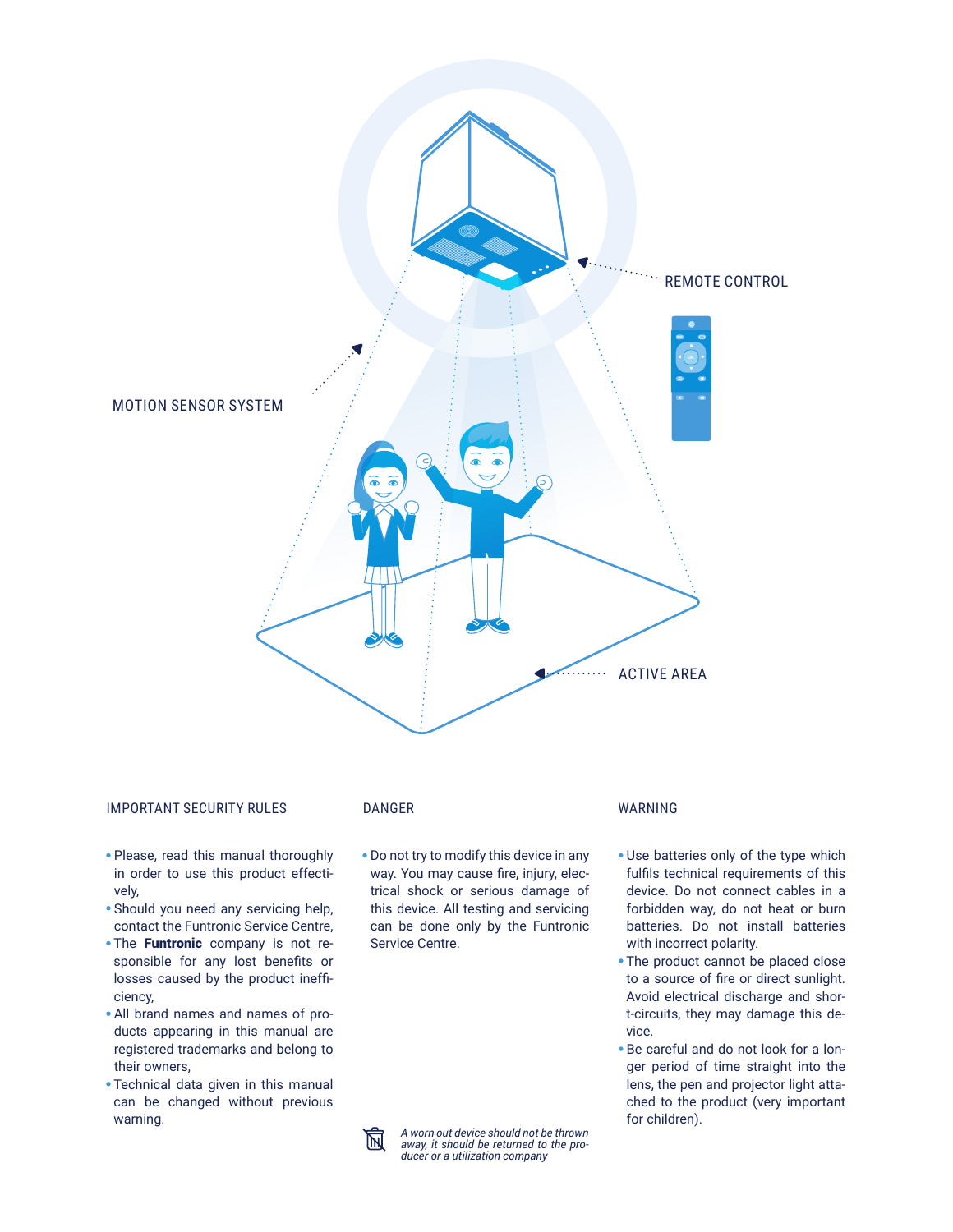#### Product description  $1.1 -$ —

Funtronic Floor is an unusual interactive tool dedicated to education, rehabilitation, exercises and motion games. Fun and learning with it develops in children large motility, visual-motion coordination, perception and responsiveness.

Funtronic Floor is an integrated motion sensor system which includes a projector, a computer and an magic eye. The image displayed on the floor creates a virtual "**Funtronic** Floor", where pre-school and school children are going through the great adventure, starting with games and motion activities till cognitive education from all areas of knowledge.

Funtronic Floor operates in any room, on light and smooth surface. The size of the displayed image depends on the height of the suspension device over the floor. The advantage of this unique on the market educational tool is extraordinary easiness of use just with a remote control - similar to handling the household TV.

More information on www.funtronic.eu.

#### Package  $1.2 \overline{\phantom{a}}$

- Magic "eye" (including motion detection system, short throw projector, Intel PC and set of interactive games)
- Power cord
- Ceiling hanger
- Pilot with battery
- User manual with warranty card

#### Surface (floor)  $1.3 -$

Funtronic Floor works on any flat surface. It is recommended that the ground is smooth and bright-colored. For optimum comfort usage it is possible to order dedicated carpet (optional).

#### Room  $1.4$   $\longrightarrow$

Room, where **Funtronic Floor** is going to be used, must have curtains or roller blinds allowing overshadowing in case of sunny day.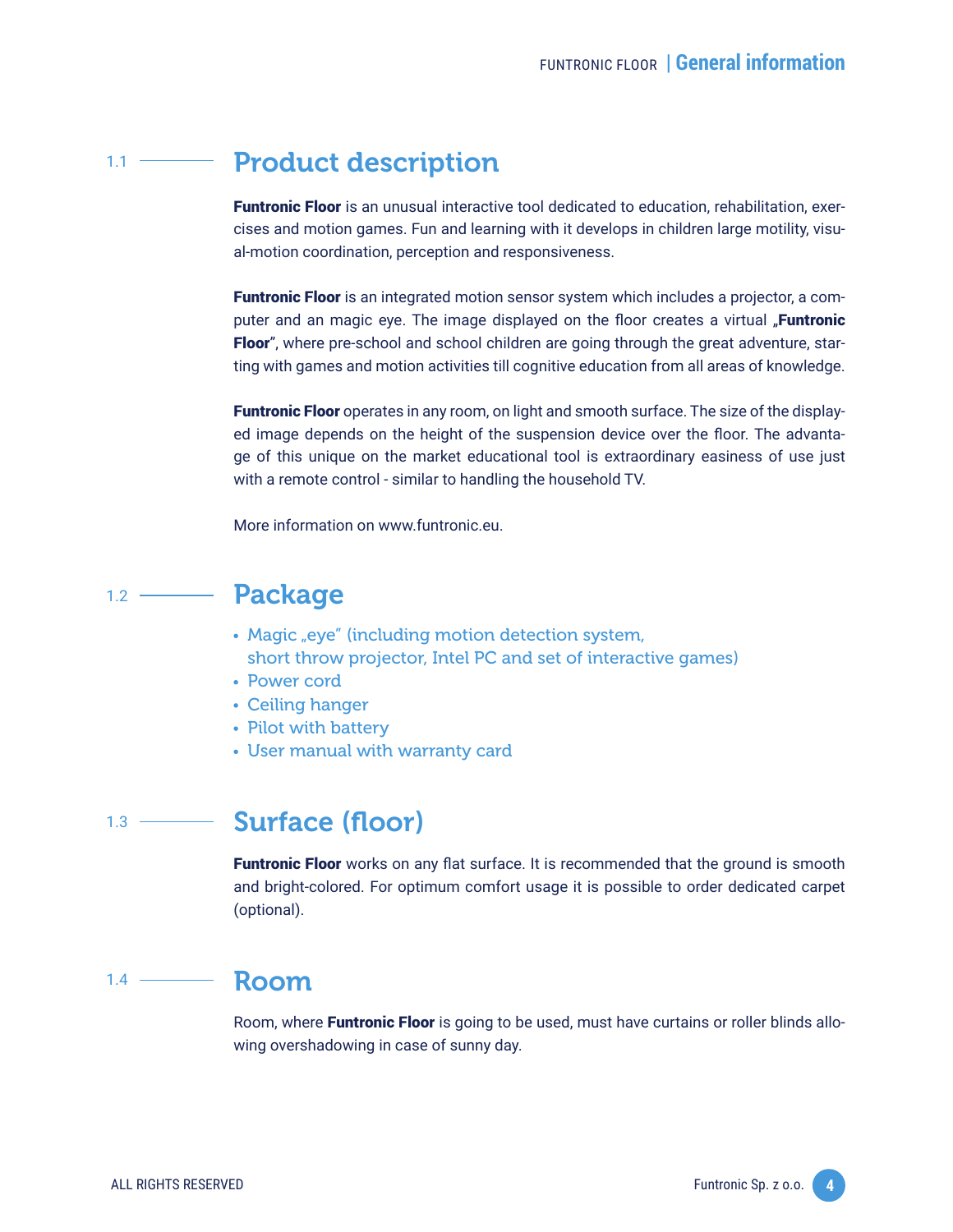#### Remote control  $1.5 -$

The remote control pilot is delivered with the package. Remote control functionality is described on the picture below.

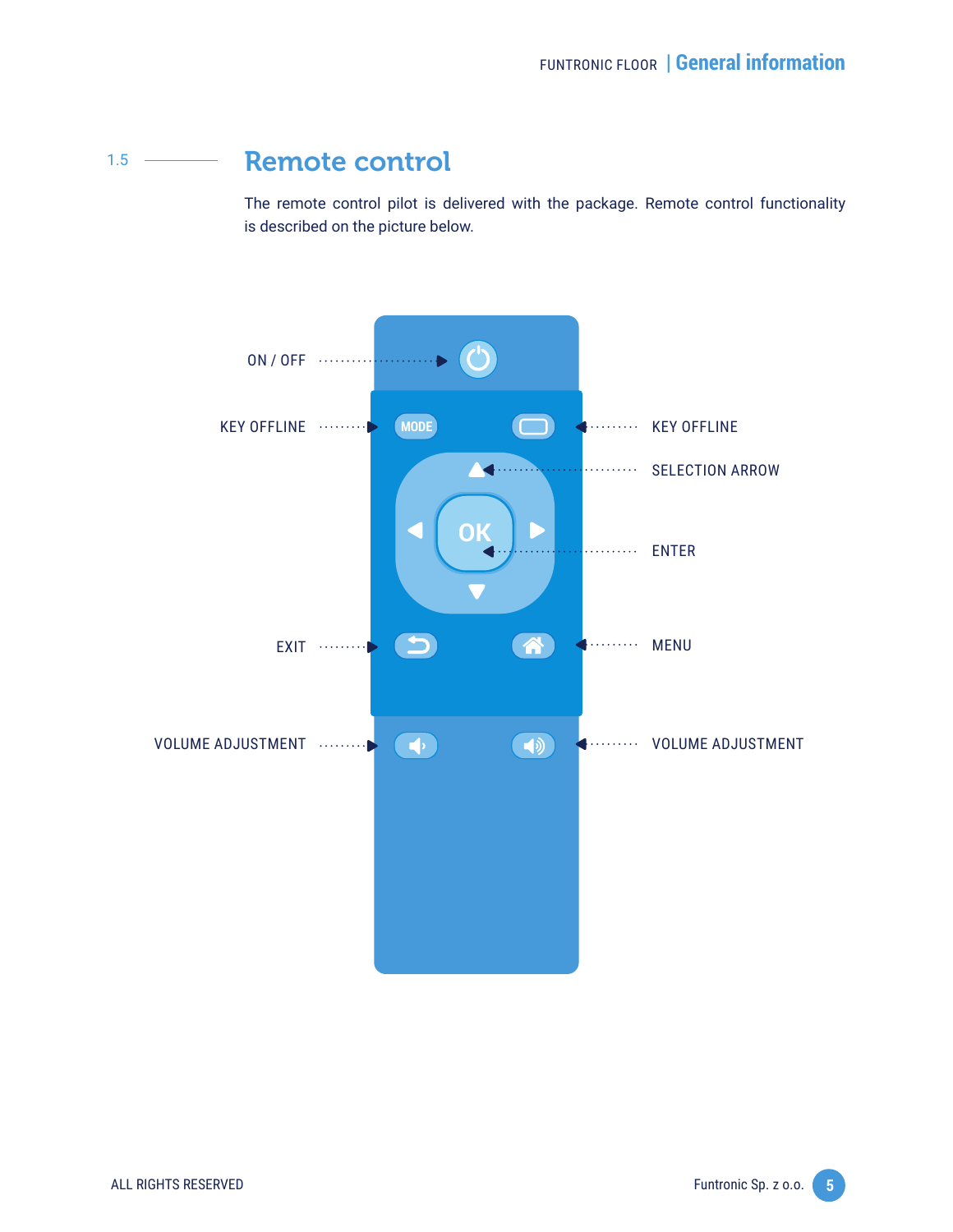## Installation

**Funtronic Floor** is designed for the installation done by the user himselve. To make it properly the user should proceed the following steps:



 $STEP 1$   $See$  and  $See$  is appropriate place

STEP 2 ) Mount the unit

#### Appropriate place selection  $2.1 -$

Choose the right place for **Funtronic Floor** installation. The area should be kept away from windows and walls so that there is empty space under the **Funtronic Floor** in the shape of a square, with dimensions of 350 X 350 cm.

#### Device mounting  $2.2 -$

**Funtronic Floor** should be hanged on the supplied ceiling hanger. To install the **Funtronic** Floor properly, the user should proceed with the following steps:

STEP 1  $\rightarrow$  Provide 230 V AC voltage and terminate them with grounded electrical outlet mounted on the ceiling next to the Funtronic Floor location.

- STEP 2 Mount the provided hanger on the ceilingusing  $4$  (four) anchors. For different types of ceilings may be necessary to use different mounting method of the hanger.
- STEP 3  $\rightarrow$  Hang the **Funtronic Floor** on the mounted ceiling hanger. In the case of suspended ceiling the extension arm hanger can be used. Fix the hanger with screws so the unit is paralel to the floor.

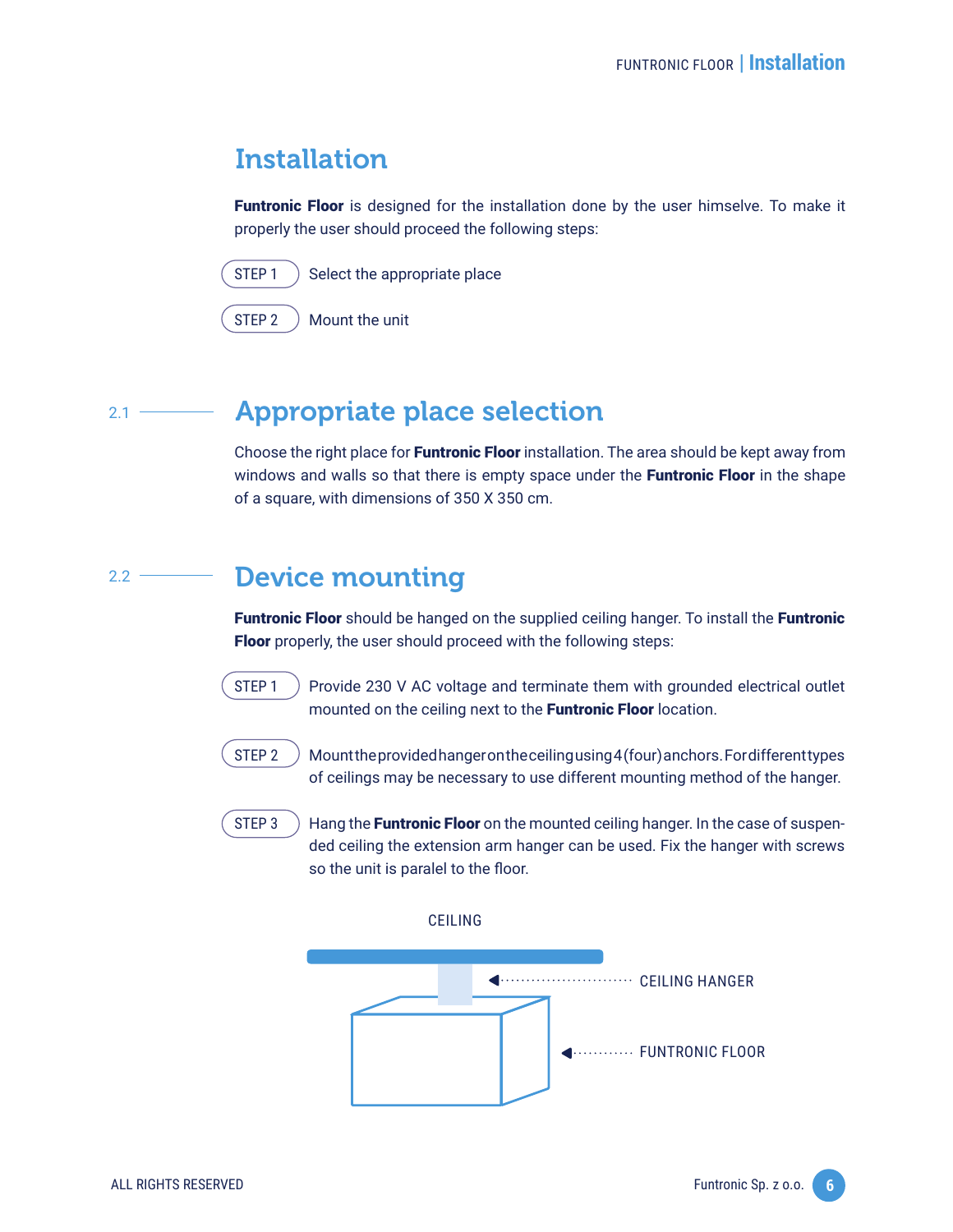STEP 4  $\rightarrow$  Plug the power cord into the socket located on the rear panel of the Funtronic Floor and turn the power switch into position "1". On the front panel red LED will light.

#### **ATTENTION**

- The size of the image depends on the height at which the device will be hanged. The higher Funtronic Floor is mounted the bigger image will be obtained. Optimal working conditions provide installation at heights between 3.0 m - 3.5 m. The sample image size is described in the Chapter 6, "Technical Specifications"
- The method of mounting the hanger to the ceiling depends on the ceiling's construction. Before mounting the unit, check the type of the ceiling and choose the safe way to install.

#### 2.3

## Optional installation of Audio and LAN

Funtronic Floor has built-in Audio port (for external loudspeaker system) and LAN port (for internet access).

Therefore we recommend additionally:

- to connect Funtronic Floor to the internet via LAN cable terminated with RJ-45 port located on the top panel of the unit or via optional wireless USB network adapter (to be purchased optionally),
- **to connect Funtronic Floor** to the external loudspeaker system (to be purchased optionally) via audio cable terminated with Jack 6,3 mm port located on the top panel of the unit.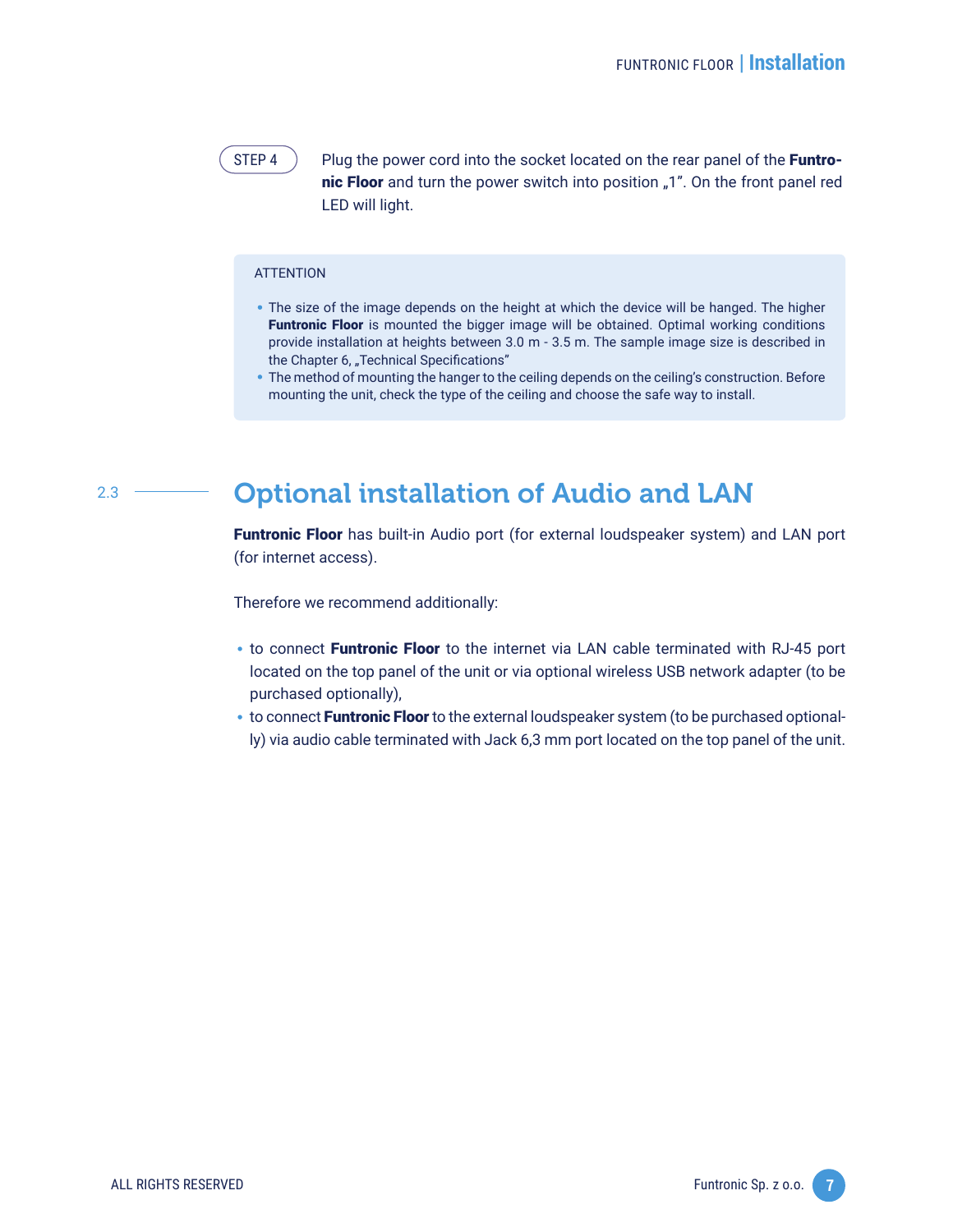## **Operation**

In order to operate Funtronic Floor the user should proceed with the following steps:



STEP 1 Switch on the device using the supplied remote control

 $STEP 2$  Select the game

#### Turning on and off the device  $3.1$  —

In order to switch on the unit one should pick up the attached remote control, point it towards the device hanging under the ceiling, press on/off button and wait for the startup screen. In order to switch the unit off one should pick up the attached remote control,<br>point it towards the device and press on/off button.<br>ATTENTION<br>While the unit is switched off the projector's lamp will be cooling. It point it towards the device and press on/off button.

#### **ATTENTION**

• While the unit is switched off the projector's lamp will be cooling. It may take several minutes.<br>Device can be switched on again only after finishing the process of cooling the projector's lamp.<br>**Game selection**<br>The MEN Device can be switched on again only after finishing the process of cooling the projector's lamp.

#### Game selection  $3.2$  —

The MENU window will be displayed after the device is switched on. There are four options available for selection:

FUN Go to the interactive FUN menu GAME ) Go to the interactive GAME menu SCIENCE ) Go to the interactive SCIENCE menu OPTION ) Go to the OPTION menu

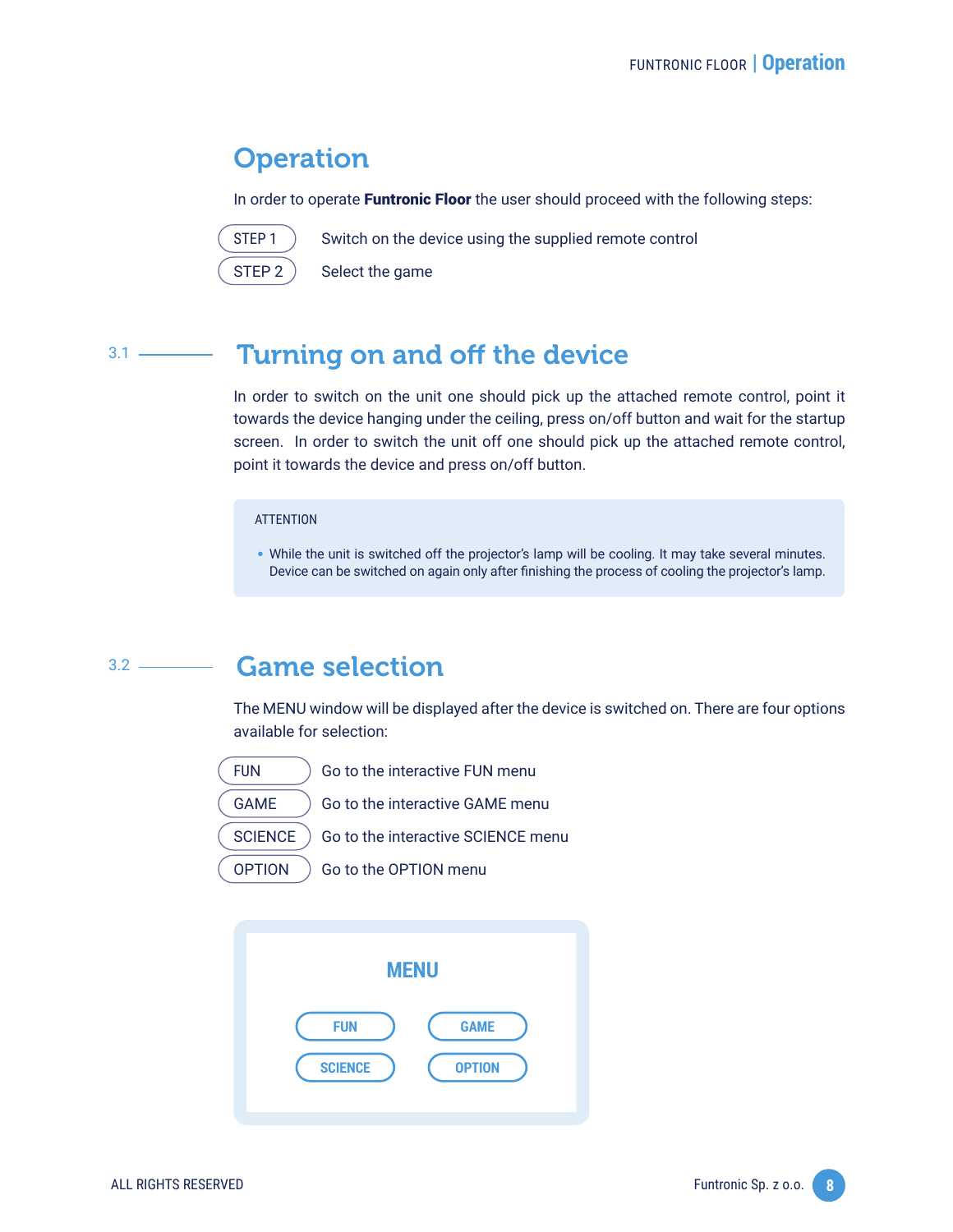The selection is made using the remote control. Take the remote control, point it towards the device and pressing arrow (left, right, up, down) select the desired option. Press OK to confirm selection. Press **EXIT** to return to the previous screen.

Game selection window menu will appear on the floor after selecting FUN, GAME or SCIENCE option:



The selection is made using the remote control. Take the remote control, point it towards the device and pressing arrow (left, right, up, down) select the desired option. Press OK to confirm selection. Press **EXIT** to return to the previous screen.

Once the game is selected the startup screen will appear and the speaker will talk about game rules. To **START** the game user can make a move over the **START** field (eg. stamp the feet, wave the hand or just jump on it) or press OK button in the remote control.

The game will be displayed on the floor after **START** field is activated.

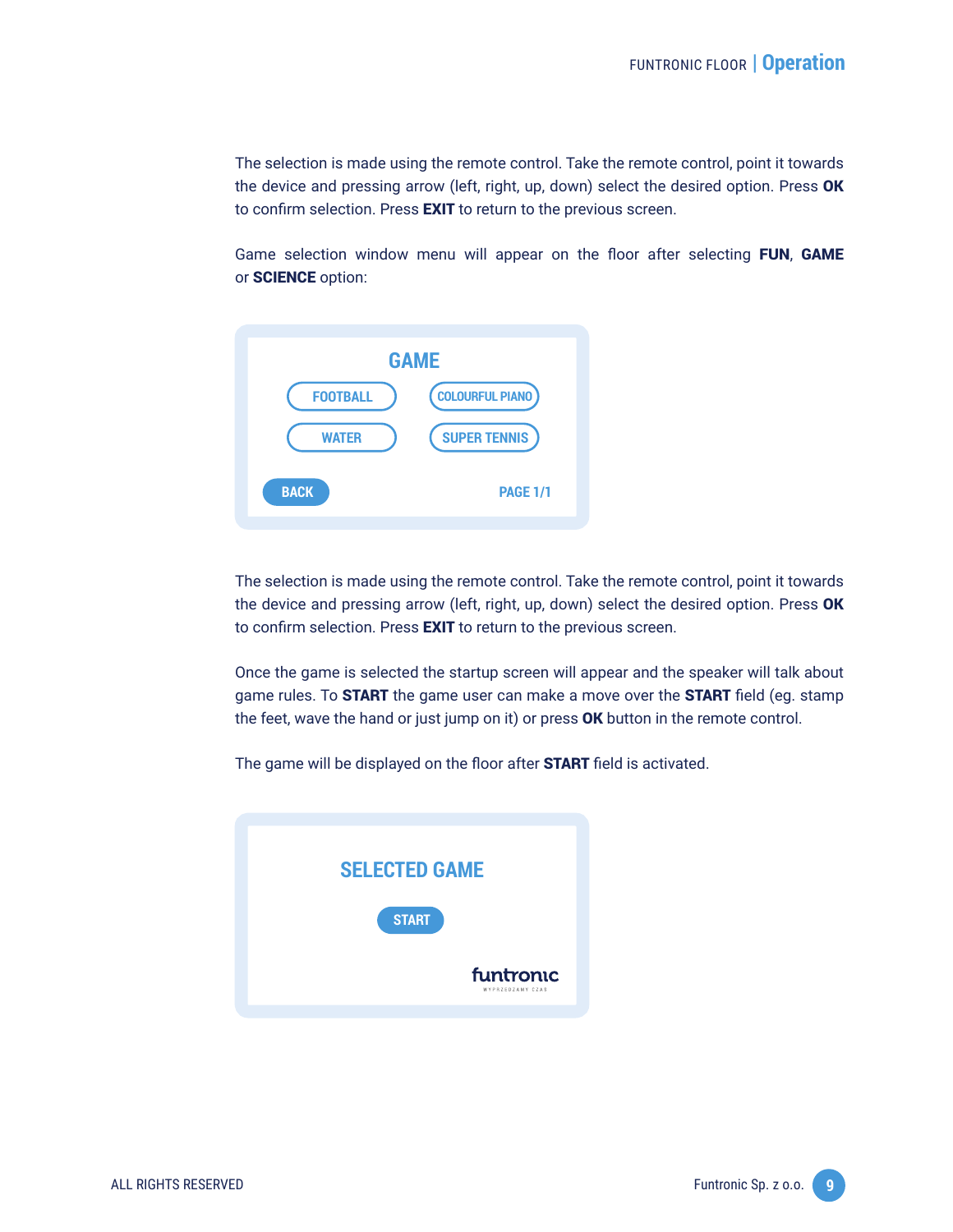

 $EXAMPLE$   $\blacksquare$  Below please find an example of the "Football" game board below:



Press **EXIT** to return to the game selection **MENU**.

#### **ATTENTION**

- Blinking that occurs during the transition from the START screen to the GAME screen is natural and is used for automatic sensitivity calibration.
- Volumeisadjustedwith, $+$ "(louder)or, $-$ "(quieter)buttonslocatedontheleftsideoftheremotecontrol.<br>
The option is available at any time. There is possibility to connect to the unit external loudspe-<br>
aker system (AUDIO inp The option is available at any time. There is possibility to connect to the unit external loudspeaker system (AUDIO input).

 $3.3 -$ 

## How to play?

Funtronic Floor is watching the image displayed on the floor and detects any movement in its background. The user should activate interactive elements by moving any part of the body (foot, hand, head) over them. User can do this standing up, lying down or on all fours. User can do this while staying on the board or standing outside. In short, user should move a lot and have fun.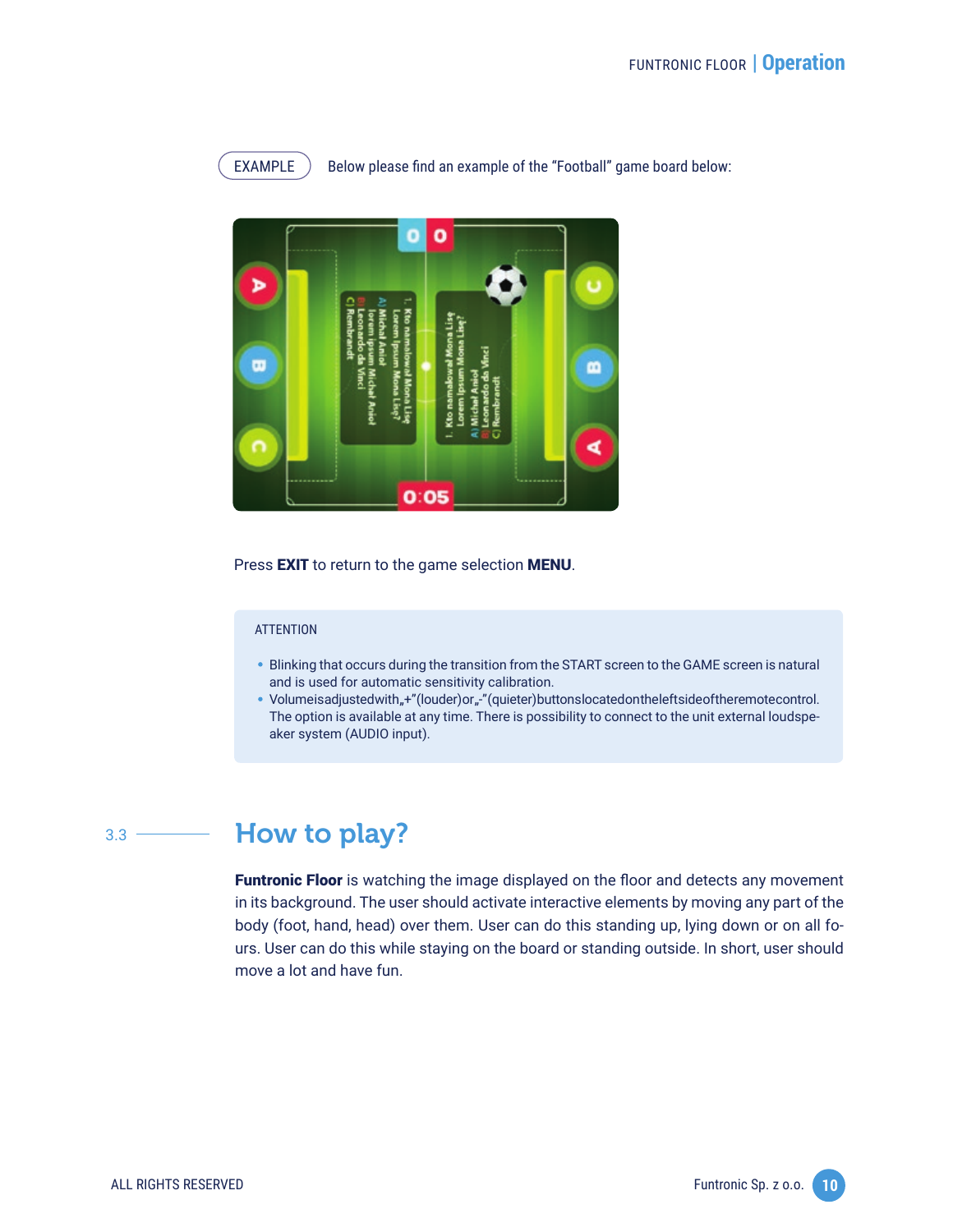#### Option menu  $3.4 -$

Select OPTION window to go to the option menu:

| <b>ADJUST HEIGHT</b> | Setting the height of the unit              |
|----------------------|---------------------------------------------|
| <b>NETWORK</b>       | Connecting unit to Ethernet network         |
| <b>VGA INPUT</b>     | Connecting external PC                      |
| <b>SYSTEM</b>        | Setting operation mode, language and lector |

The selection is made using the remote control. Take the remote control, point it towards the device and pressing arrow (left, right, up, down) select the desired option. Press OK to confirm selection. Press **EXIT** to return to the previous screen.

- Option **ADJUST HEIGHT** allows to choose the height of the device above the floor (distance between floor and front panel of the device). Confirm selection with OK button. This adjustment should be done only during device installation or physical re-installation.
- Option NETWORK allows to connect unit to the Ethernet network:

In case of cable (wired) Ethernet network the connection will be establised automatically if network supports dynamic IP addressing (DHCP). Otherwise connection to the cable (wired) Ethernet will not be possible.

In case of WiFi network, select required WiFi network in the field "Choose network" (selected network is marked with orange border) or type in its name in the field "Enter network name (SSID)" if the network name is hidden, then enter password in the field "Enter password" (via virtual keyboard) and finally select option Connect.

To exit Network menu press the button EXIT.

Network connection status is always visible at the bottom of the NETWORK window.<br>To exit Network menu press the button EXIT.<br>• Option **VGA INPUT** allows to connect external PC to the projector built-in in the device.<br>In or Option VGA INPUT allows to connect external PC to the projector built-in in the device. In order to activate this feature, you must connect your PC to the VGA port of the device with a VGA cable, and then select VGA input icon.

#### **WARNING**

After selecting VGA input the functionality of Funtronic Floor is automatically switched off. To re-use the functionality of the Funtronic Floor turn the machine off and on again. This process may take several minutes due to the need to cool the lamp in the projector.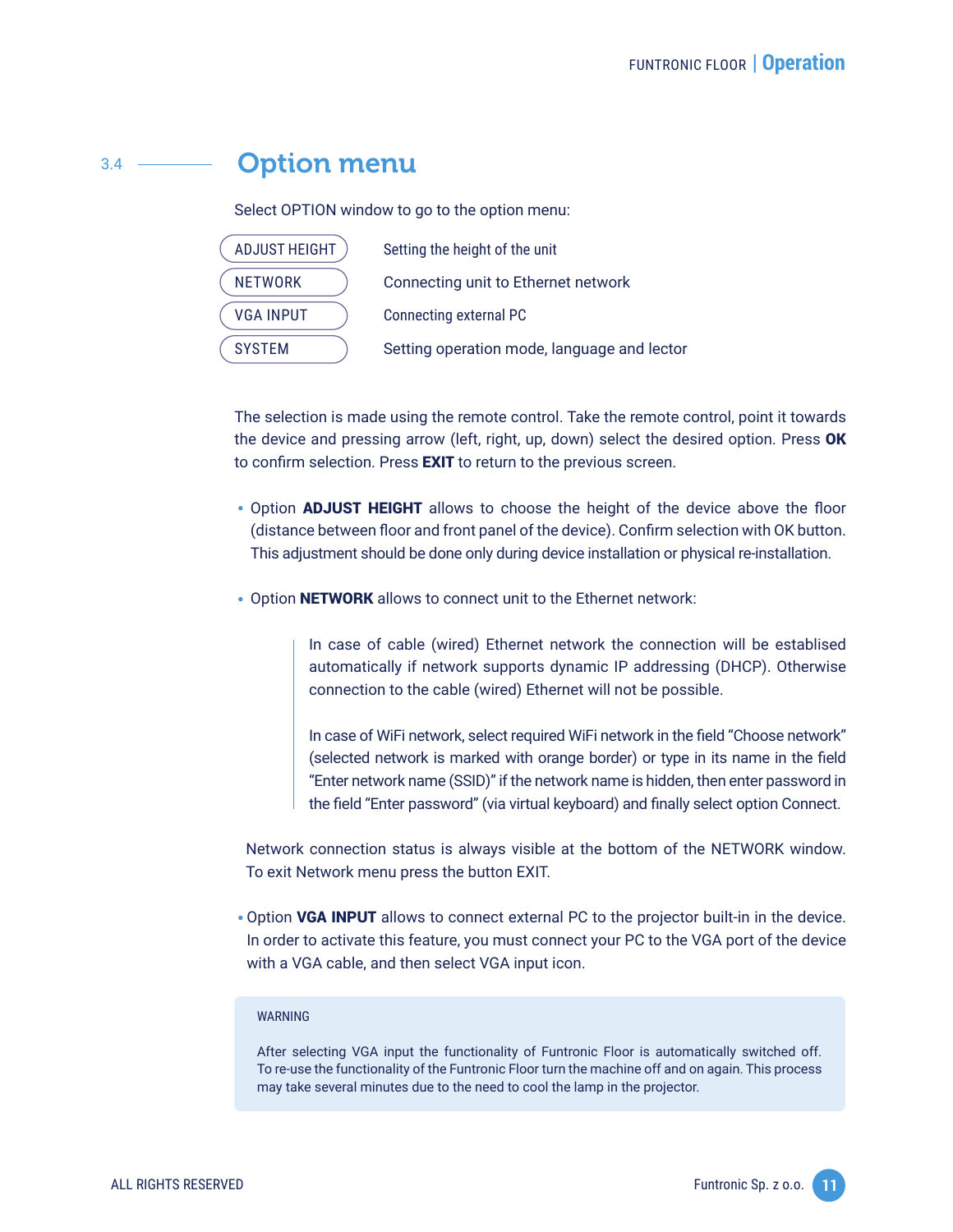### • Option SYSTEM allows:

Language changing:

to change the language toogle available options with the LEFT ARROW button, select the language and then press the OK button.

Mode changing: AUTO mode or manual mode:

to activate AUTO mode, toggle available options with LEFT or RIGHT ARROW button, select **AUTO** time for each game to be active (3 min, 6 min or 10 min) or manual mode and then press the OK button.

### WARNING

After selecting AUTO mode the unit will go through short calibration process. Nobody can stand on the active area at that time otherwise unit will not work properly. If this happends calibration process must be repeated (exit to MENU and enter AUTO mode again). Similar procedure should be taken once lighting conditions in the room change (f.e. light on or off).

Lector on/off:

option LECTOR allows to switch on/off the lector talking about game rules. To make changes, select ON option with the LEFT ARROW button and press the OK button after selection.

Remote Scheduler for unit uptime programming to allow remote unit uptime programming, switch ON the option. To make changes, select ON option with the LEFT ARROW button and press the OK button after selection.

#### WARNING

Scheduler can be activated only by Funtronic Service Centre. If needed please contact us.

To exit Option menu press the button EXIT.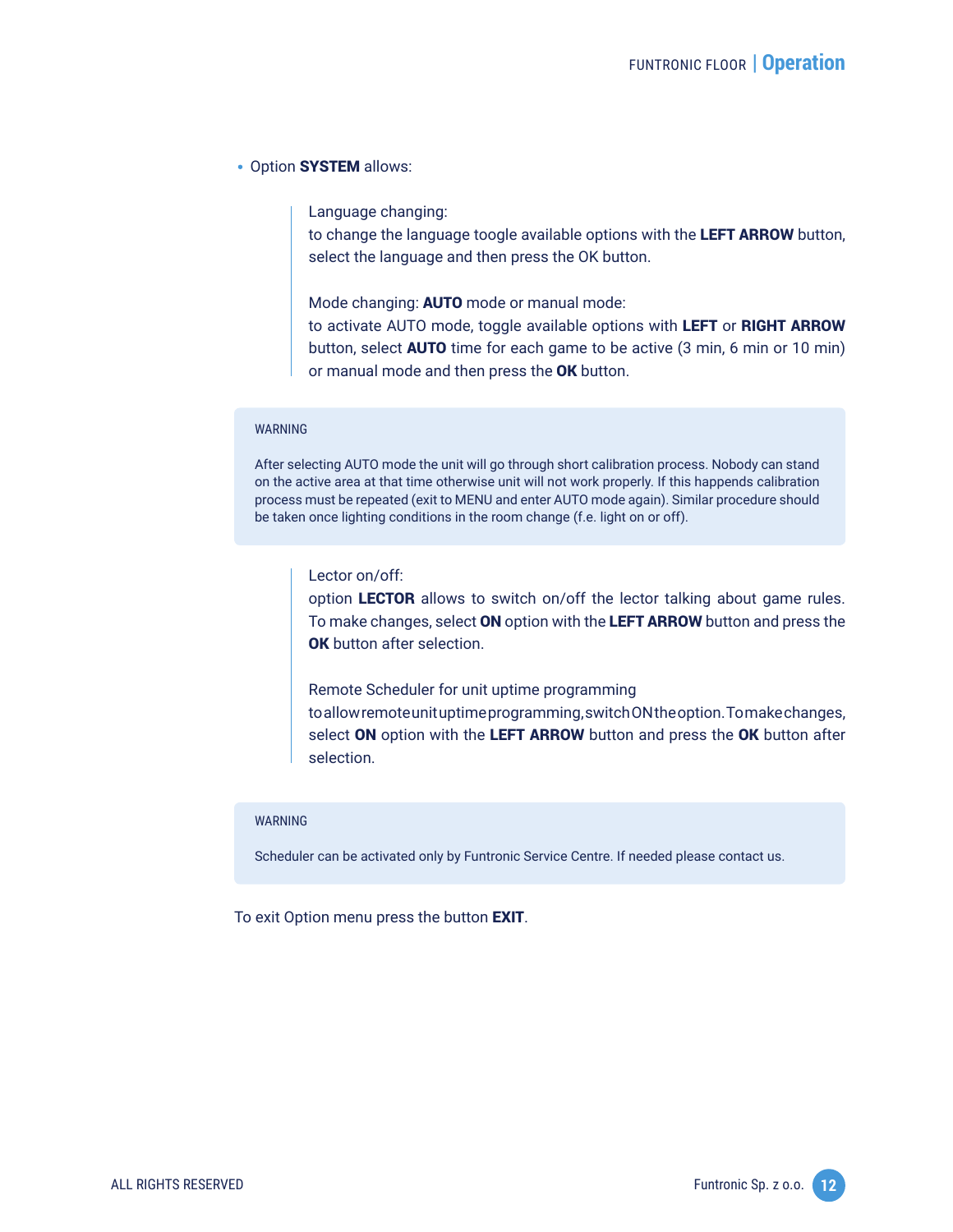#### Optional device operating  $4.1 -$

In case of damage to the remote control Funtronic Floor can be operated using the colored buttons on the front panel:

> Switch on/off button. Equivalent of the ON/OFF button of the remote control.

Switching between the options of choice. Equivalent of the RIGHT ARROW button of the remote control.

Selection button. Equivalent of the OK button of the remote control.

#### Battery replacement  $4.2 -$

The only element of the Funtronic Floor which need periodical checking is the remote control. When the battery is discharged the remote control stops working. In such a case the battery should be replaced.

## FAQ

The only element of the Funtronic Floor which need periodical checking is the remote control. When the battery is discharged the remote control stops working. In such a case the battery should be replaced.

| <b>QUESTION</b>                                                                       | ANSWER                                                                                                                                     |  |
|---------------------------------------------------------------------------------------|--------------------------------------------------------------------------------------------------------------------------------------------|--|
| The LED on the front panel does<br>not light up in red.                               | Check whether there is current in the main<br>supply. Check whether the switch on button<br>in the rear panel of the device is set to .1". |  |
| The device does not respond<br>to the remote control.                                 | Replace battery in the remote control.                                                                                                     |  |
| The device does not switch on with<br>to the remote control.                          | Replace battery in the remote control.                                                                                                     |  |
| The projected image is barely visible<br>(it is much brighter than the surroundings). | Close the curtains in the room.                                                                                                            |  |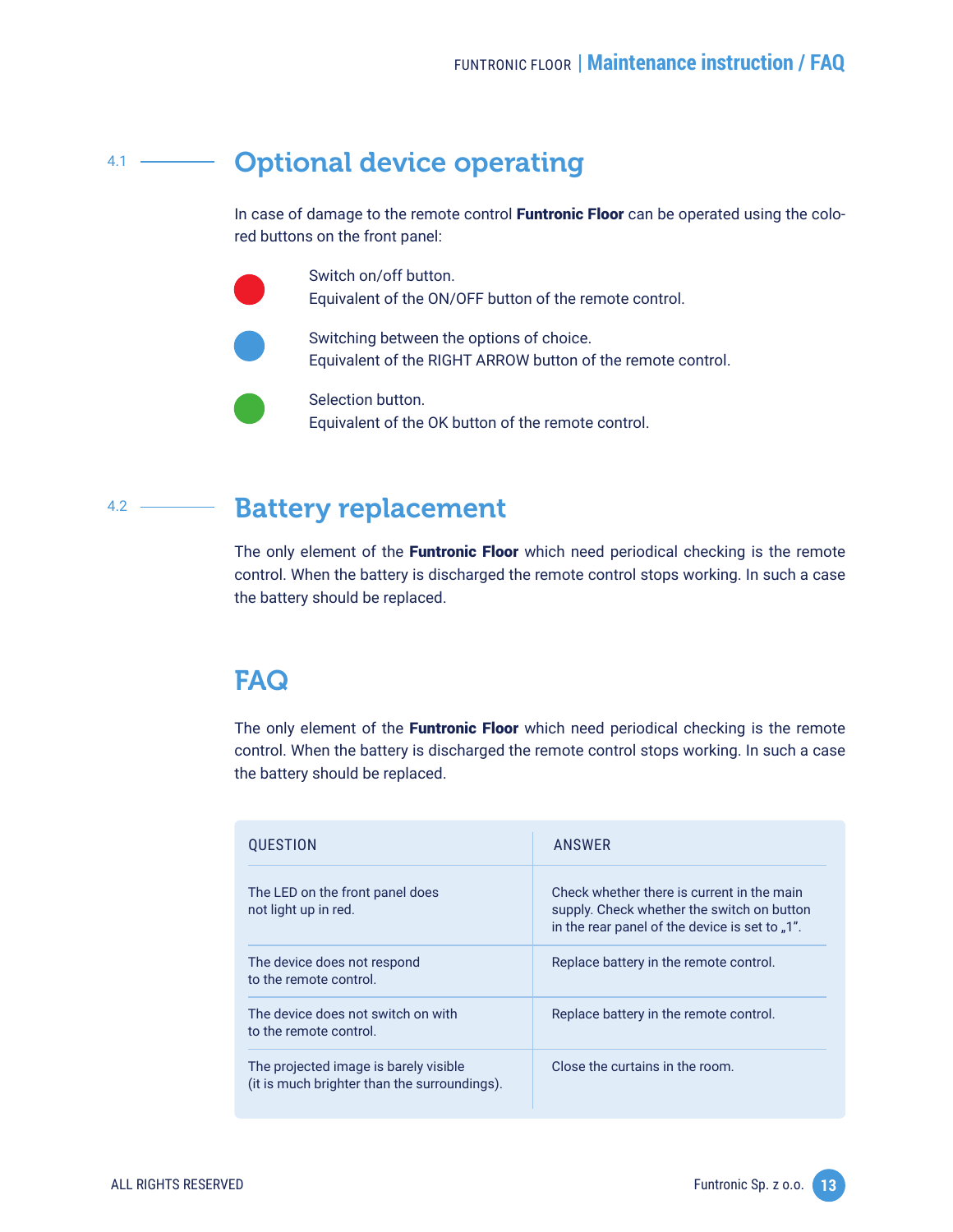## Technical specification

Operation conditions

- 
- Aspect ratio of the projected image: 4:3
- Size of the projected image

| • Recommended mounting height above the floor: $2,5 - 5$ m<br>• Aspect ratio of the projected image: 4:3<br>• Size of the projected image |                    |                     |  |  |  |
|-------------------------------------------------------------------------------------------------------------------------------------------|--------------------|---------------------|--|--|--|
| <b>HEIGHT ABOVE FLOOR</b>                                                                                                                 | <b>IMAGE WIDTH</b> | <b>IMAGE HEIGHT</b> |  |  |  |
| 2.0 <sub>m</sub>                                                                                                                          | 1.80 <sub>m</sub>  | 1.35 m              |  |  |  |
| 2.5 <sub>m</sub>                                                                                                                          | 2.25 m             | 1.65 m              |  |  |  |
| 3.0 <sub>m</sub>                                                                                                                          | 2.70 m             | 2.00 m              |  |  |  |
| 3.5 <sub>m</sub>                                                                                                                          | 3.15 m             | 2.35 m              |  |  |  |
| 4.0 <sub>m</sub>                                                                                                                          | 3.60 <sub>m</sub>  | 2.70 m              |  |  |  |
| 4.5 <sub>m</sub>                                                                                                                          | 4.05 m             | 3.03 <sub>m</sub>   |  |  |  |

### Projector

- Lamp life: 4000 hours
- Brightness: 3200 ANSI lumen<br>• Contrast ration: 13000:1<br>PC computer<br>• Intel platform
	- Contrast ration: 13000:1

## PC computer

# • Intel platform<br>Other elements<br>• USB 2.0 interf<br>• VGA (D-sub 1 Other elements Funtronic Floor

- USB 2.0 interface
- 
- VGA (D-sub 15) interface<br>• AUDIO output (Jack 6,3 mm)<br>• LAN (RJ-45)
- 
- Power: 220 V AC
- Max power consumption: 375 W
- AUDIO output (Jack 6,3 mm)<br>- LAN (RJ-45)<br>- Power: 220 V AC<br>- Max power consumption: 37<br>- Sizing (h x w x d): 340 X 380 • LAN (RJ-45)<br>• Power: 220<br>• Max power o<br>• Sizing (h x w<br>• Wight: 10 kg • Sizing (h x w x d): 340 X 380 X 240 mm (without hanger)<br>• Wight: 10 kg<br>• Ceiling hanger: 120 mm, 430-590 mm
	- Wight: 10 kg
	- Ceiling hanger: 120 mm, 430-590 mm